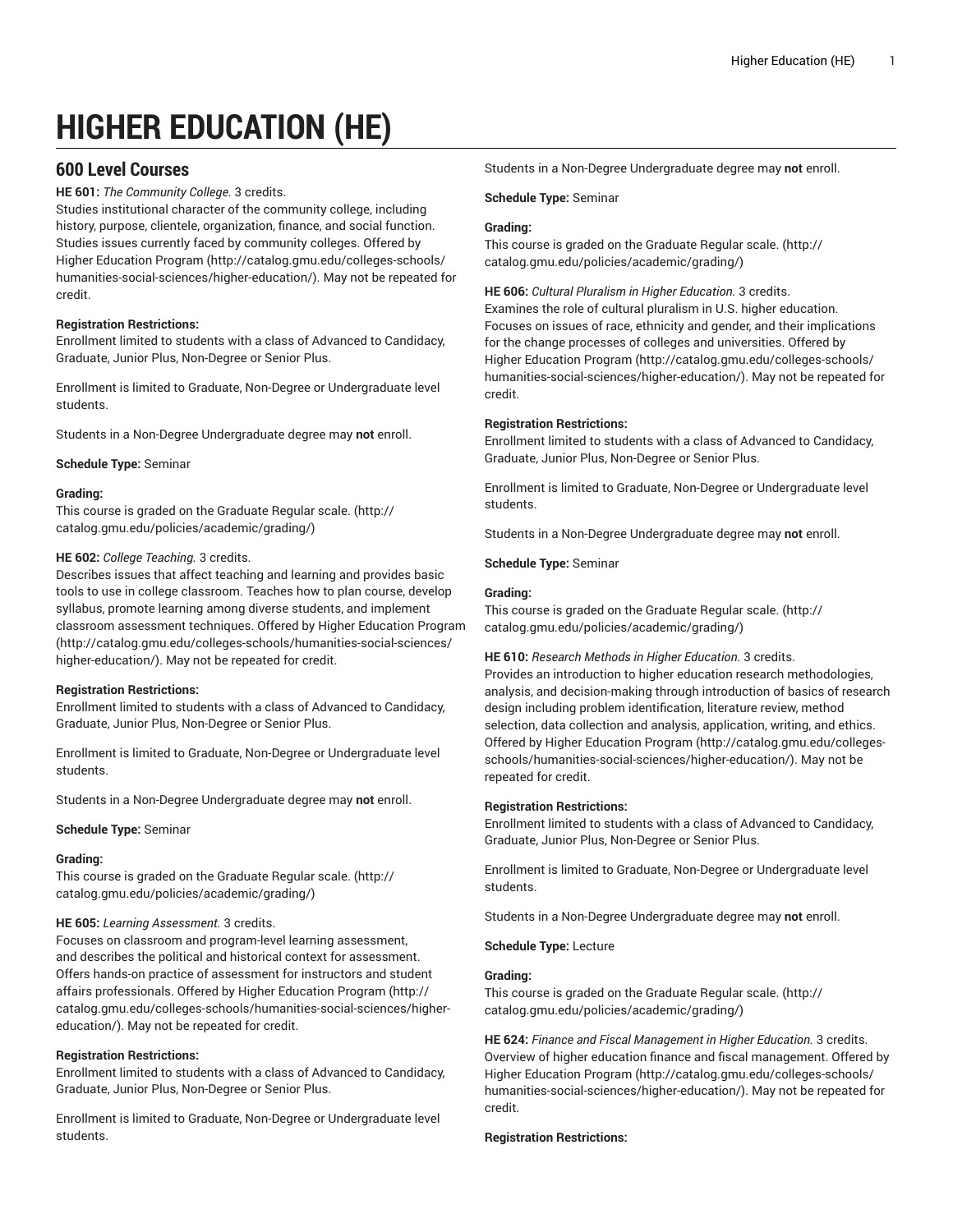Enrollment limited to students with a class of Advanced to Candidacy, Graduate, Junior Plus, Non-Degree or Senior Plus.

Enrollment is limited to Graduate, Non-Degree or Undergraduate level students.

Students in a Non-Degree Undergraduate degree may **not** enroll.

#### **Schedule Type:** Seminar

#### **Grading:**

This course is graded on the [Graduate Regular scale.](http://catalog.gmu.edu/policies/academic/grading/) [\(http://](http://catalog.gmu.edu/policies/academic/grading/) [catalog.gmu.edu/policies/academic/grading/\)](http://catalog.gmu.edu/policies/academic/grading/)

#### **HE 641:** *Introduction to Helping Skills.* 3 credits.

Focuses on helping skills that assist others in reflecting on concerns, considers possible causes of problems, and contemplates options and strategies for problem solving. Introduces students to and practices basic helping skills. Explores ethical issues surrounding helping skills and determining when to refer students to professional counselors. Offered by Higher [Education](http://catalog.gmu.edu/colleges-schools/humanities-social-sciences/higher-education/) Program [\(http://catalog.gmu.edu/colleges-schools/](http://catalog.gmu.edu/colleges-schools/humanities-social-sciences/higher-education/) [humanities-social-sciences/higher-education/\)](http://catalog.gmu.edu/colleges-schools/humanities-social-sciences/higher-education/). May not be repeated for credit.

#### **Registration Restrictions:**

Enrollment limited to students with a class of Advanced to Candidacy, Graduate, Junior Plus, Non-Degree or Senior Plus.

Enrollment is limited to Graduate, Non-Degree or Undergraduate level students.

Students in a Non-Degree Undergraduate degree may **not** enroll.

**Schedule Type:** Seminar

#### **Grading:**

This course is graded on the [Graduate Regular scale.](http://catalog.gmu.edu/policies/academic/grading/) [\(http://](http://catalog.gmu.edu/policies/academic/grading/) [catalog.gmu.edu/policies/academic/grading/\)](http://catalog.gmu.edu/policies/academic/grading/)

**HE 644:** *Organization and Administration of Student Affairs.* 3 credits. Focuses on development and organization of student personnel programs and services in institutions of higher learning. Covers philosophy, methods, and techniques. Offered by Higher [Education](http://catalog.gmu.edu/colleges-schools/humanities-social-sciences/higher-education/) [Program](http://catalog.gmu.edu/colleges-schools/humanities-social-sciences/higher-education/) ([http://catalog.gmu.edu/colleges-schools/humanities-social](http://catalog.gmu.edu/colleges-schools/humanities-social-sciences/higher-education/)[sciences/higher-education/](http://catalog.gmu.edu/colleges-schools/humanities-social-sciences/higher-education/)). May not be repeated for credit.

#### **Registration Restrictions:**

Enrollment limited to students with a class of Advanced to Candidacy, Graduate, Junior Plus, Non-Degree or Senior Plus.

Enrollment is limited to Graduate, Non-Degree or Undergraduate level students.

Students in a Non-Degree Undergraduate degree may **not** enroll.

**Schedule Type:** Seminar

#### **Grading:**

This course is graded on the [Graduate Regular scale.](http://catalog.gmu.edu/policies/academic/grading/) [\(http://](http://catalog.gmu.edu/policies/academic/grading/) [catalog.gmu.edu/policies/academic/grading/\)](http://catalog.gmu.edu/policies/academic/grading/)

#### **HE 645:** *The Contemporary College Student.* 3 credits.

Analyzes changing demographics, barriers, and developmental issues facing college students. Studies impact of college environment on student development, and interaction between students of varying subcultures and the environment. Examines technology issues and their impact. Offered by Higher [Education](http://catalog.gmu.edu/colleges-schools/humanities-social-sciences/higher-education/) Program [\(http://catalog.gmu.edu/](http://catalog.gmu.edu/colleges-schools/humanities-social-sciences/higher-education/) [colleges-schools/humanities-social-sciences/higher-education/](http://catalog.gmu.edu/colleges-schools/humanities-social-sciences/higher-education/)). May not be repeated for credit.

#### **Registration Restrictions:**

Enrollment limited to students with a class of Advanced to Candidacy, Graduate, Junior Plus, Non-Degree or Senior Plus.

Enrollment is limited to Graduate, Non-Degree or Undergraduate level students.

Students in a Non-Degree Undergraduate degree may **not** enroll.

**Schedule Type:** Seminar

#### **Grading:**

This course is graded on the [Graduate Regular scale.](http://catalog.gmu.edu/policies/academic/grading/) ([http://](http://catalog.gmu.edu/policies/academic/grading/) [catalog.gmu.edu/policies/academic/grading/](http://catalog.gmu.edu/policies/academic/grading/))

#### **HE 646:** *Student Development Theory.* 3 credits.

Addresses developmental issues facing students, including adult students; factors that affect development; and the need to work with individuals, groups, and organizations within the campus community to establish conducive learning environments. Application of psychosocial, cognitive development, identity, and person-environment interaction theories are considered in depth. Offered by Higher [Education](http://catalog.gmu.edu/colleges-schools/humanities-social-sciences/higher-education/) Program [\(http://catalog.gmu.edu/colleges-schools/humanities-social-sciences/](http://catalog.gmu.edu/colleges-schools/humanities-social-sciences/higher-education/) [higher-education/](http://catalog.gmu.edu/colleges-schools/humanities-social-sciences/higher-education/)). May not be repeated for credit.

#### **Registration Restrictions:**

Enrollment limited to students with a class of Advanced to Candidacy, Graduate, Junior Plus, Non-Degree or Senior Plus.

Enrollment is limited to Graduate, Non-Degree or Undergraduate level students.

Students in a Non-Degree Undergraduate degree may **not** enroll.

**Schedule Type:** Lecture

# **Grading:**

This course is graded on the [Graduate Regular scale.](http://catalog.gmu.edu/policies/academic/grading/) ([http://](http://catalog.gmu.edu/policies/academic/grading/) [catalog.gmu.edu/policies/academic/grading/](http://catalog.gmu.edu/policies/academic/grading/))

#### **HE 685:** *Practicum.* 3 credits.

Experiential learning that could include supervised on-the-job experience, academic service learning, community outreach, or research field work in approved college or university setting or public agency involved in higher education. Develops skills applicable to higher education. Approval of practicum coordinator needed one semester before registration. Notes: Minimum 150 hours of work and participation in internship seminar. Offered by Higher [Education](http://catalog.gmu.edu/colleges-schools/humanities-social-sciences/higher-education/) Program ([http://catalog.gmu.edu/colleges](http://catalog.gmu.edu/colleges-schools/humanities-social-sciences/higher-education/)[schools/humanities-social-sciences/higher-education/\)](http://catalog.gmu.edu/colleges-schools/humanities-social-sciences/higher-education/). May be repeated within the degree for a maximum 6 credits.

**Recommended Prerequisite:** Admission to certificate or MAIS/Higher Education program; approval of advisor and practicum coordinator; 9 credits of core requirements.

#### **Registration Restrictions:**

Enrollment limited to students with a class of Advanced to Candidacy, Graduate, Junior Plus, Non-Degree or Senior Plus.

Enrollment is limited to Graduate, Non-Degree or Undergraduate level students.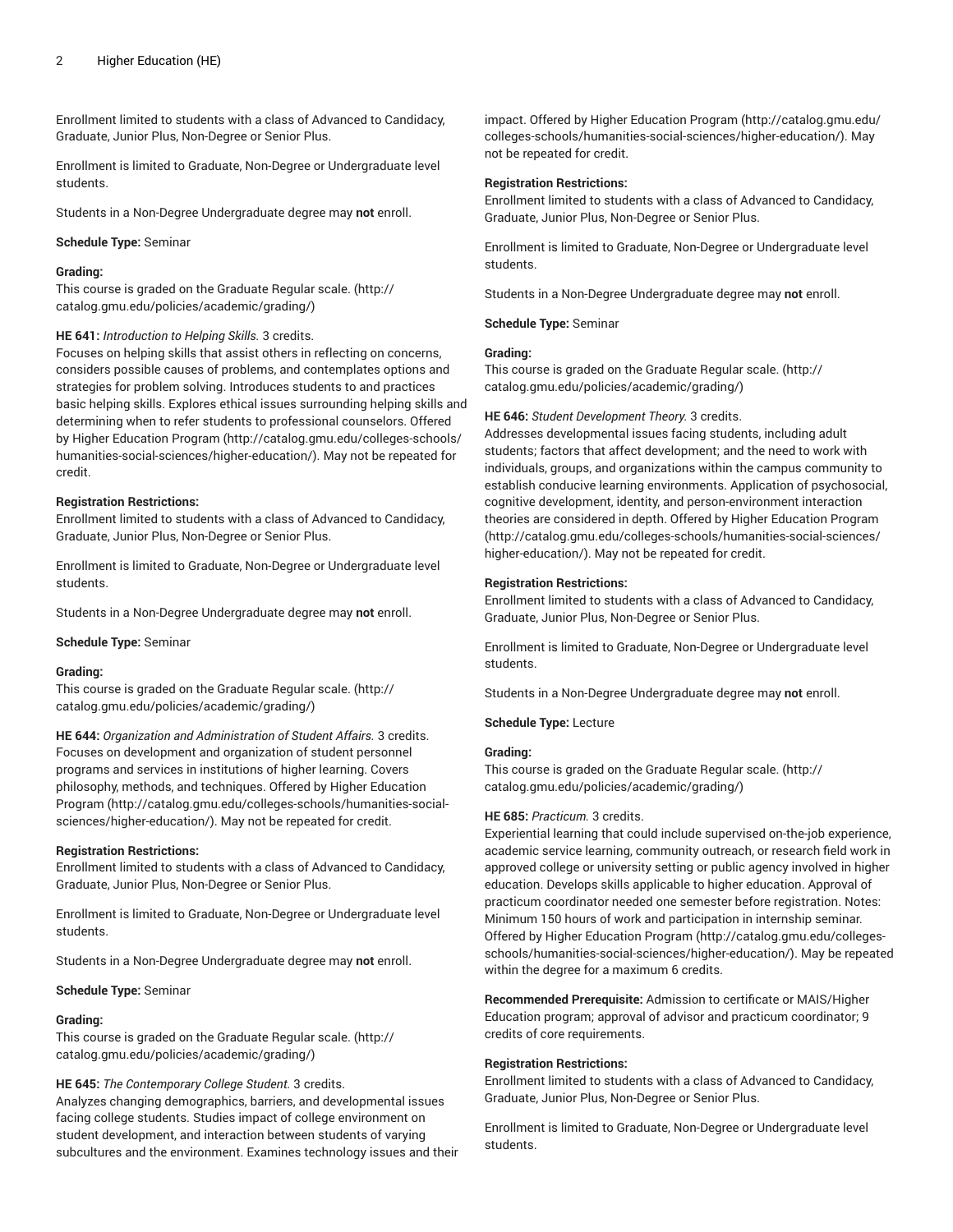Students in a Non-Degree Undergraduate degree may **not** enroll.

#### **Schedule Type:** Internship

#### **Grading:**

This course is graded on the [Graduate Regular scale.](http://catalog.gmu.edu/policies/academic/grading/) [\(http://](http://catalog.gmu.edu/policies/academic/grading/) [catalog.gmu.edu/policies/academic/grading/\)](http://catalog.gmu.edu/policies/academic/grading/)

# **700 Level Courses**

# **HE 701:** *Higher Education Law.* 3 credits.

Introduces students to laws and legal issues that impact higher education and establishes a general familiarity with higher education law. Uses a case study approach to teach students to recognize when a legal issue presents itself in situations involving students, faculty, or administration. Offered by Higher [Education](http://catalog.gmu.edu/colleges-schools/humanities-social-sciences/higher-education/) Program [\(http://](http://catalog.gmu.edu/colleges-schools/humanities-social-sciences/higher-education/) [catalog.gmu.edu/colleges-schools/humanities-social-sciences/higher](http://catalog.gmu.edu/colleges-schools/humanities-social-sciences/higher-education/)[education/](http://catalog.gmu.edu/colleges-schools/humanities-social-sciences/higher-education/)). May not be repeated for credit.

#### **Registration Restrictions:**

Enrollment is limited to Graduate level students.

Students in a Non-Degree Undergraduate degree may **not** enroll.

**Schedule Type:** Lecture

#### **Grading:**

This course is graded on the [Graduate Regular scale.](http://catalog.gmu.edu/policies/academic/grading/) [\(http://](http://catalog.gmu.edu/policies/academic/grading/) [catalog.gmu.edu/policies/academic/grading/\)](http://catalog.gmu.edu/policies/academic/grading/)

#### **HE 702:** *Contemporary Issues and Fundamental Theories in Higher Education.* 3 credits.

Examines key concepts, issues, questions, contemporary concerns, theories, and literature relevant to scholars and practitioners of higher education. Offered by Higher [Education](http://catalog.gmu.edu/colleges-schools/humanities-social-sciences/higher-education/) Program [\(http://](http://catalog.gmu.edu/colleges-schools/humanities-social-sciences/higher-education/) [catalog.gmu.edu/colleges-schools/humanities-social-sciences/higher](http://catalog.gmu.edu/colleges-schools/humanities-social-sciences/higher-education/)[education/](http://catalog.gmu.edu/colleges-schools/humanities-social-sciences/higher-education/)). May not be repeated for credit.

#### **Registration Restrictions:**

Enrollment is limited to Graduate or Non-Degree level students.

Students in a Non-Degree Undergraduate degree may **not** enroll.

#### **Schedule Type:** Lecture

#### **Grading:**

This course is graded on the [Graduate Regular scale.](http://catalog.gmu.edu/policies/academic/grading/) [\(http://](http://catalog.gmu.edu/policies/academic/grading/) [catalog.gmu.edu/policies/academic/grading/\)](http://catalog.gmu.edu/policies/academic/grading/)

#### **HE 703:** *Higher Education in the Digital Age.* 3 credits.

Higher education is undergoing rapid transformation in the 21st century, due in large part to emerging digital technologies. This course explores the changing landscape, including face-to-face and online teaching and learning, student affairs, infrastructure, and administration. Combining reading, writing, viewing, and hands-on learning, students examine issues through the content and lens appropriate for their discipline and learning goals. Offered by Higher [Education](http://catalog.gmu.edu/colleges-schools/humanities-social-sciences/higher-education/) Program [\(http://catalog.gmu.edu/](http://catalog.gmu.edu/colleges-schools/humanities-social-sciences/higher-education/) [colleges-schools/humanities-social-sciences/higher-education/\)](http://catalog.gmu.edu/colleges-schools/humanities-social-sciences/higher-education/). May not be repeated for credit.

#### **Registration Restrictions:**

Enrollment is limited to Graduate or Non-Degree level students.

Students in a Non-Degree Undergraduate degree may **not** enroll.

**Schedule Type:** Seminar

#### **Grading:**

This course is graded on the [Graduate Regular scale.](http://catalog.gmu.edu/policies/academic/grading/) ([http://](http://catalog.gmu.edu/policies/academic/grading/) [catalog.gmu.edu/policies/academic/grading/](http://catalog.gmu.edu/policies/academic/grading/))

# **HE 704:** *The Scholarship of Teaching and Learning.* 3 credits.

Overview of scholarship on teaching and learning in higher education. Focuses on ways students learn, how learning can be improved, and different methods of conducting research into teaching and learning. Offered by Higher [Education](http://catalog.gmu.edu/colleges-schools/humanities-social-sciences/higher-education/) Program ([http://catalog.gmu.edu/colleges](http://catalog.gmu.edu/colleges-schools/humanities-social-sciences/higher-education/)[schools/humanities-social-sciences/higher-education/\)](http://catalog.gmu.edu/colleges-schools/humanities-social-sciences/higher-education/). May not be repeated for credit.

#### **Registration Restrictions:**

Enrollment is limited to Graduate level students.

Students in a Non-Degree Undergraduate degree may **not** enroll.

**Schedule Type:** Lecture

#### **Grading:**

This course is graded on the [Graduate Regular scale.](http://catalog.gmu.edu/policies/academic/grading/) ([http://](http://catalog.gmu.edu/policies/academic/grading/) [catalog.gmu.edu/policies/academic/grading/](http://catalog.gmu.edu/policies/academic/grading/))

# **HE 705:** *Access and Social Justice.* 3 credits.

Examines the inequitable structural systems that produce unequal access to higher education. Explores the meaning of social justice in higher education, and emphasizes policy, administrative processes, and educational practices. Offered by Higher [Education](http://catalog.gmu.edu/colleges-schools/humanities-social-sciences/higher-education/) Program ([http://](http://catalog.gmu.edu/colleges-schools/humanities-social-sciences/higher-education/) [catalog.gmu.edu/colleges-schools/humanities-social-sciences/higher](http://catalog.gmu.edu/colleges-schools/humanities-social-sciences/higher-education/)[education/\)](http://catalog.gmu.edu/colleges-schools/humanities-social-sciences/higher-education/). May not be repeated for credit.

# **Registration Restrictions:**

Enrollment is limited to Graduate or Non-Degree level students.

Students in a Non-Degree Undergraduate degree may **not** enroll.

**Schedule Type:** Lecture

#### **Grading:**

This course is graded on the [Graduate Regular scale.](http://catalog.gmu.edu/policies/academic/grading/) ([http://](http://catalog.gmu.edu/policies/academic/grading/) [catalog.gmu.edu/policies/academic/grading/](http://catalog.gmu.edu/policies/academic/grading/))

#### **HE 706:** *Students in Postsecondary Education.* 3 credits.

Provides in-depth study and analysis of current issues with today's college students. Examines theories relating to college student success including college access and choice, college's impact on students, student retention and attrition, and student learning and engagement as well as current issues affecting contemporary college students and higher education institutions. Offered by Higher [Education](http://catalog.gmu.edu/colleges-schools/humanities-social-sciences/higher-education/) Program [\(http://catalog.gmu.edu/colleges-schools/humanities-social-sciences/](http://catalog.gmu.edu/colleges-schools/humanities-social-sciences/higher-education/) [higher-education/](http://catalog.gmu.edu/colleges-schools/humanities-social-sciences/higher-education/)). May not be repeated for credit.

#### **Registration Restrictions:**

Enrollment limited to students with a class of Advanced to Candidacy, Graduate or Non-Degree.

Students in a Non-Degree Undergraduate degree may **not** enroll.

#### **Schedule Type:** Lecture

## **Grading:**

This course is graded on the [Graduate Regular scale.](http://catalog.gmu.edu/policies/academic/grading/) ([http://](http://catalog.gmu.edu/policies/academic/grading/) [catalog.gmu.edu/policies/academic/grading/](http://catalog.gmu.edu/policies/academic/grading/))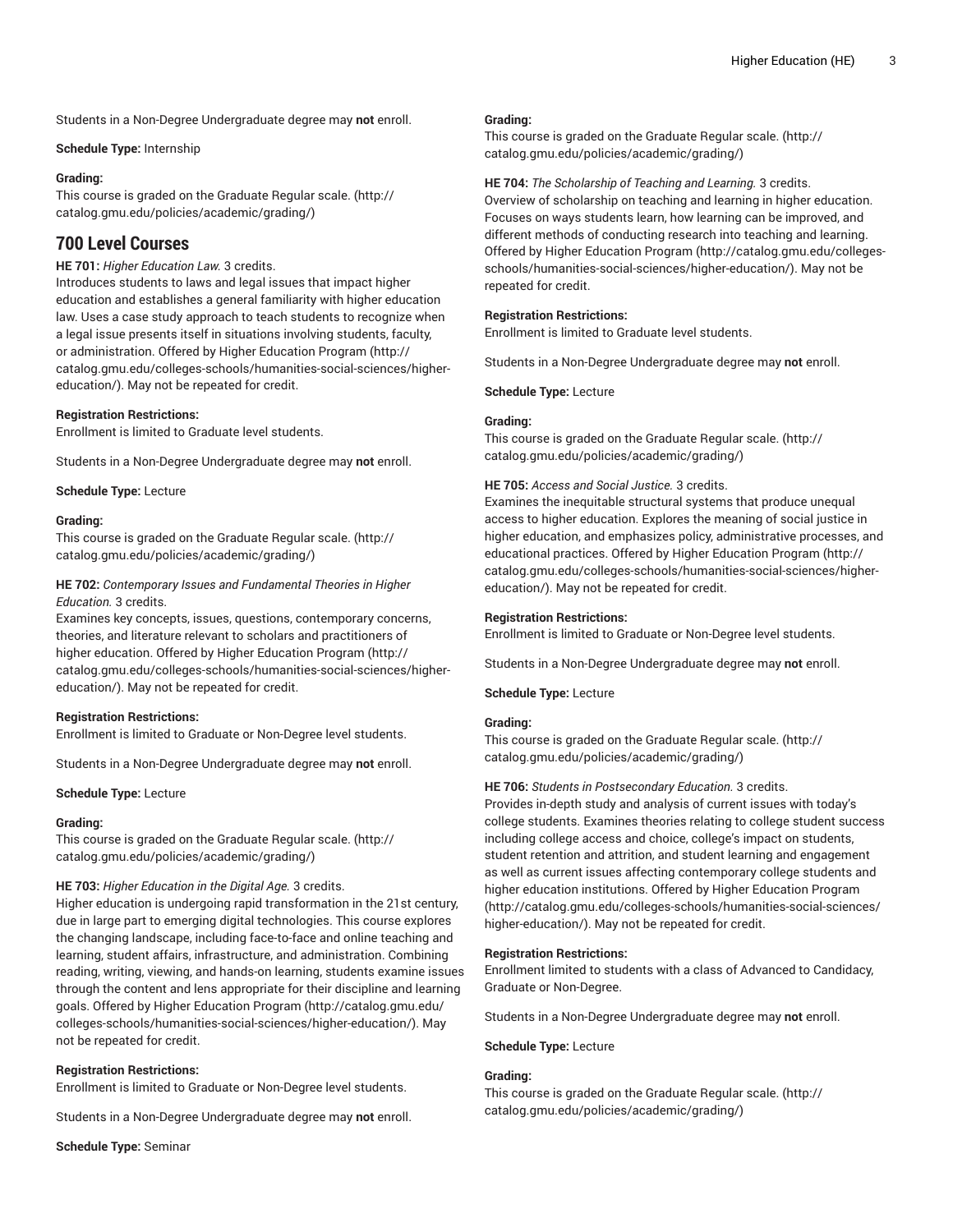# **HE 707:** *Scholarly Digital Storytelling.* 3 credits.

This course explores scholarly digital storytelling as a compelling medium for redefining academic research, intended audiences, and scholarly communication. Students create a scholarly digital story based on their academic area of interest. Offered by Higher [Education](http://catalog.gmu.edu/colleges-schools/humanities-social-sciences/higher-education/) Program ([http://catalog.gmu.edu/colleges-schools/humanities-social-sciences/](http://catalog.gmu.edu/colleges-schools/humanities-social-sciences/higher-education/) [higher-education/\)](http://catalog.gmu.edu/colleges-schools/humanities-social-sciences/higher-education/). May not be repeated for credit.

#### **Registration Restrictions:**

Enrollment limited to students with a class of Advanced to Candidacy, Graduate or Non-Degree.

Students in a Non-Degree Undergraduate degree may **not** enroll.

**Schedule Type:** Seminar

#### **Grading:**

This course is graded on the [Graduate Regular scale.](http://catalog.gmu.edu/policies/academic/grading/) [\(http://](http://catalog.gmu.edu/policies/academic/grading/) [catalog.gmu.edu/policies/academic/grading/\)](http://catalog.gmu.edu/policies/academic/grading/)

#### **HE 710:** *Leadership in Higher Education.* 3 credits.

Focusing on the leadership of higher education and the role leaders play in institutional transformation, this course explores the complex social and political environments and the current and future trends of higher education. This focus occurs through the foundational grounding of leadership theory and research. Students will be challenged to employ multiple perspectives of leadership in higher education. Offered by Higher [Education](http://catalog.gmu.edu/colleges-schools/humanities-social-sciences/higher-education/) Program ([http://catalog.gmu.edu/colleges-schools/](http://catalog.gmu.edu/colleges-schools/humanities-social-sciences/higher-education/) [humanities-social-sciences/higher-education/\)](http://catalog.gmu.edu/colleges-schools/humanities-social-sciences/higher-education/). May not be repeated for credit.

#### **Schedule Type:** Lecture

#### **Grading:**

This course is graded on the [Graduate Regular scale.](http://catalog.gmu.edu/policies/academic/grading/) [\(http://](http://catalog.gmu.edu/policies/academic/grading/) [catalog.gmu.edu/policies/academic/grading/\)](http://catalog.gmu.edu/policies/academic/grading/)

#### **HE 711:** *Policy Studies in Higher Education.* 3 credits.

Intended as a toolkit for the understanding and creation of evidencebased analysis of public policy issues at all levels of governance, this course examines examples of policy research and analysis prompted from discussion around higher education policy issues. Offered by Higher [Education](http://catalog.gmu.edu/colleges-schools/humanities-social-sciences/higher-education/) Program ([http://catalog.gmu.edu/colleges-schools/](http://catalog.gmu.edu/colleges-schools/humanities-social-sciences/higher-education/) [humanities-social-sciences/higher-education/\)](http://catalog.gmu.edu/colleges-schools/humanities-social-sciences/higher-education/). May not be repeated for credit.

#### **Registration Restrictions:**

Enrollment is limited to Graduate or Non-Degree level students.

Students in a Non-Degree Undergraduate degree may **not** enroll.

**Schedule Type:** Lecture

#### **Grading:**

This course is graded on the [Graduate Regular scale.](http://catalog.gmu.edu/policies/academic/grading/) [\(http://](http://catalog.gmu.edu/policies/academic/grading/) [catalog.gmu.edu/policies/academic/grading/\)](http://catalog.gmu.edu/policies/academic/grading/)

**HE 712:** *Assessment and Program Evaluation in Higher Education.* 3 credits. Examines educational assessment and evaluation practices and methods. Students critique and design an evaluation study and an evaluation report. Reviews ethical issues and impact of assessment and evaluation for students, employees, and programs. Offered by Higher [Education](http://catalog.gmu.edu/colleges-schools/humanities-social-sciences/higher-education/) Program ([http://catalog.gmu.edu/colleges-schools/](http://catalog.gmu.edu/colleges-schools/humanities-social-sciences/higher-education/) [humanities-social-sciences/higher-education/\)](http://catalog.gmu.edu/colleges-schools/humanities-social-sciences/higher-education/). May not be repeated for credit.

#### **Registration Restrictions:**

Enrollment is limited to Graduate level students.

Students in a Non-Degree Undergraduate degree may **not** enroll.

**Schedule Type:** Lecture

#### **Grading:**

This course is graded on the [Graduate Regular scale.](http://catalog.gmu.edu/policies/academic/grading/) ([http://](http://catalog.gmu.edu/policies/academic/grading/) [catalog.gmu.edu/policies/academic/grading/](http://catalog.gmu.edu/policies/academic/grading/))

**HE 713:** *The Internationalization of Higher Education.* 3 credits. Explores the internationalization of higher education through various lenses including administration, student services, curriculum integration, study abroad, and branch campus development. Offered by [Higher](http://catalog.gmu.edu/colleges-schools/humanities-social-sciences/higher-education/) [Education](http://catalog.gmu.edu/colleges-schools/humanities-social-sciences/higher-education/) Program [\(http://catalog.gmu.edu/colleges-schools/](http://catalog.gmu.edu/colleges-schools/humanities-social-sciences/higher-education/) [humanities-social-sciences/higher-education/](http://catalog.gmu.edu/colleges-schools/humanities-social-sciences/higher-education/)). May not be repeated for credit.

#### **Registration Restrictions:**

Enrollment is limited to Graduate or Non-Degree level students.

Students in a Non-Degree Undergraduate degree may **not** enroll.

**Schedule Type:** Lecture

#### **Grading:**

This course is graded on the [Graduate Regular scale.](http://catalog.gmu.edu/policies/academic/grading/) ([http://](http://catalog.gmu.edu/policies/academic/grading/) [catalog.gmu.edu/policies/academic/grading/](http://catalog.gmu.edu/policies/academic/grading/))

#### **HE 721:** *History of Higher Education.* 3 credits.

History of higher education from colonial period to the present. Examines philosophical, political, social, and economic forces that have influenced development. Reviews today's issues and challenges. Offered by Higher [Education](http://catalog.gmu.edu/colleges-schools/humanities-social-sciences/higher-education/) Program ([http://catalog.gmu.edu/colleges-schools/](http://catalog.gmu.edu/colleges-schools/humanities-social-sciences/higher-education/) [humanities-social-sciences/higher-education/](http://catalog.gmu.edu/colleges-schools/humanities-social-sciences/higher-education/)). May not be repeated for credit.

#### **Registration Restrictions:**

Enrollment limited to students with a class of Advanced to Candidacy, Graduate or Non-Degree.

Students in a Non-Degree Undergraduate degree may **not** enroll.

**Schedule Type:** Seminar

#### **Grading:**

This course is graded on the [Graduate Regular scale.](http://catalog.gmu.edu/policies/academic/grading/) ([http://](http://catalog.gmu.edu/policies/academic/grading/) [catalog.gmu.edu/policies/academic/grading/](http://catalog.gmu.edu/policies/academic/grading/))

**HE 722:** *Organization and Administration in Higher Education.* 3 credits. Provides concepts of organization and administration in contemporary institutions from macro to micro perspectives. Studies theory and practices of the organization as it relates to governance, structure, and management of the institution. Offered by Higher [Education](http://catalog.gmu.edu/colleges-schools/humanities-social-sciences/higher-education/) Program [\(http://catalog.gmu.edu/colleges-schools/humanities-social-sciences/](http://catalog.gmu.edu/colleges-schools/humanities-social-sciences/higher-education/) [higher-education/](http://catalog.gmu.edu/colleges-schools/humanities-social-sciences/higher-education/)). May not be repeated for credit.

#### **Registration Restrictions:**

Enrollment is limited to Graduate or Non-Degree level students.

Students in a Non-Degree Undergraduate degree may **not** enroll.

**Schedule Type:** Lecture

**Grading:**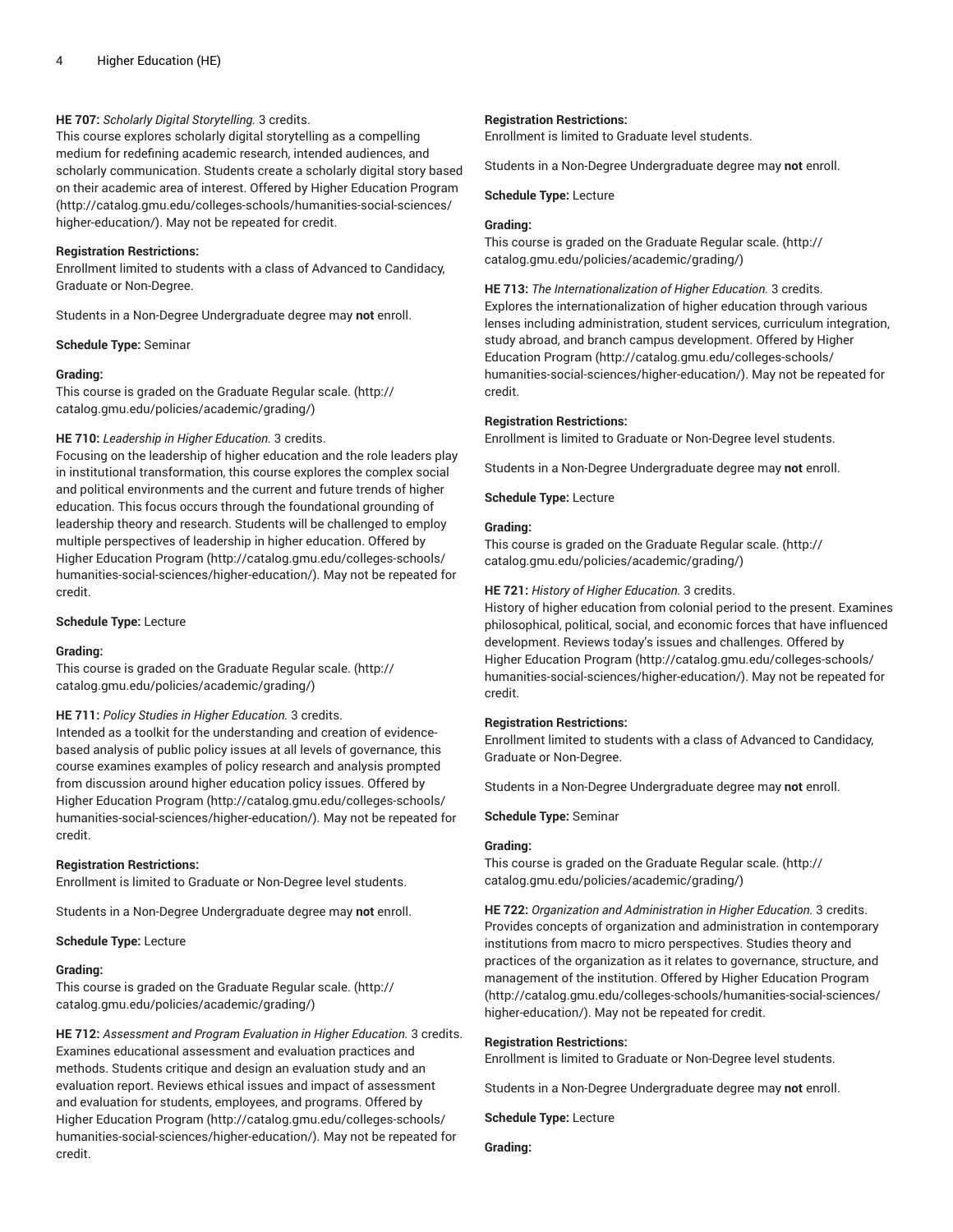This course is graded on the [Graduate Regular scale.](http://catalog.gmu.edu/policies/academic/grading/) [\(http://](http://catalog.gmu.edu/policies/academic/grading/) [catalog.gmu.edu/policies/academic/grading/\)](http://catalog.gmu.edu/policies/academic/grading/)

**HE 792:** *Special Topics in Higher Education.* 1-3 credits. Covers current topics in higher education. Notes: May be repeated when topic is different. Offered by Higher [Education](http://catalog.gmu.edu/colleges-schools/humanities-social-sciences/higher-education/) Program ([http://](http://catalog.gmu.edu/colleges-schools/humanities-social-sciences/higher-education/) [catalog.gmu.edu/colleges-schools/humanities-social-sciences/higher](http://catalog.gmu.edu/colleges-schools/humanities-social-sciences/higher-education/)[education/](http://catalog.gmu.edu/colleges-schools/humanities-social-sciences/higher-education/)). May be repeated within the degree.

**Specialized Designation:** Topic Varies

**Recommended Prerequisite:** Admission to doctoral program or permission of instructor.

## **Registration Restrictions:**

Enrollment is limited to Graduate level students.

Students in a Non-Degree Undergraduate degree may **not** enroll.

**Schedule Type:** Lec/Sem #1, Lec/Sem #2, Lec/Sem #3, Lec/Sem #4, Lec/ Sem #5, Lec/Sem #6, Lec/Sem #7, Lec/Sem #8, Lec/Sem #9, Lecture, Sem/Lec #10, Sem/Lec #11, Sem/Lec #12, Sem/Lec #13, Sem/Lec #14, Sem/Lec #15, Sem/Lec #16, Sem/Lec #17, Sem/Lec #18

#### **Grading:**

This course is graded on the [Graduate Regular scale.](http://catalog.gmu.edu/policies/academic/grading/) [\(http://](http://catalog.gmu.edu/policies/academic/grading/) [catalog.gmu.edu/policies/academic/grading/\)](http://catalog.gmu.edu/policies/academic/grading/)

#### **HE 797:** *Higher Education Capstone.* 3 credits.

This capstone course guides students in the creation of a learning and professional practice portfolio. The portfolio is a compilation of academic work and other forms of educational evidence assembled for the purpose of (1) evaluating coursework quality, learning progress, and academic achievement; and (2) determining whether learning standards or other academic requirements for courses and the program have been met. Students should enroll in the HE 797 course in their last academic year. Offered by Higher [Education](http://catalog.gmu.edu/colleges-schools/humanities-social-sciences/higher-education/) Program ([http://catalog.gmu.edu/colleges](http://catalog.gmu.edu/colleges-schools/humanities-social-sciences/higher-education/)[schools/humanities-social-sciences/higher-education/\)](http://catalog.gmu.edu/colleges-schools/humanities-social-sciences/higher-education/). May not be repeated for credit.

**Recommended Prerequisite:** Students must be in the last academic year of their course work.

#### **Registration Restrictions:**

Enrollment limited to students with a class of Advanced to Candidacy, Graduate or Non-Degree.

Students in a Non-Degree Undergraduate degree may **not** enroll.

#### **Schedule Type:** Lecture

#### **Grading:**

This course is graded on the [Graduate Regular scale.](http://catalog.gmu.edu/policies/academic/grading/) [\(http://](http://catalog.gmu.edu/policies/academic/grading/) [catalog.gmu.edu/policies/academic/grading/\)](http://catalog.gmu.edu/policies/academic/grading/)

#### **HE 799:** *Higher Education Thesis.* 1-3 credits.

Original research related to student development or higher education. Offered by Higher [Education](http://catalog.gmu.edu/colleges-schools/humanities-social-sciences/higher-education/) Program ([http://catalog.gmu.edu/colleges](http://catalog.gmu.edu/colleges-schools/humanities-social-sciences/higher-education/)[schools/humanities-social-sciences/higher-education/\)](http://catalog.gmu.edu/colleges-schools/humanities-social-sciences/higher-education/). May be repeated within the degree. Equivalent to MAIS 799.

## **Recommended Prerequisite:** HE 610

#### **Registration Restrictions:**

Enrollment is limited to Graduate or Non-Degree level students.

Students in a Non-Degree Undergraduate degree may **not** enroll.

**Schedule Type:** Thesis

# **Grading:**

This course is graded on the [Satisfactory/No](http://catalog.gmu.edu/policies/academic/grading/) Credit scale. [\(http://](http://catalog.gmu.edu/policies/academic/grading/) [catalog.gmu.edu/policies/academic/grading/](http://catalog.gmu.edu/policies/academic/grading/))

# **800 Level Courses**

**HE 897:** *Directed Reading in Higher Education.* 1-6 credits. Independent reading on topic agreed on by student and instructor. Offered by Higher [Education](http://catalog.gmu.edu/colleges-schools/humanities-social-sciences/higher-education/) Program ([http://catalog.gmu.edu/colleges](http://catalog.gmu.edu/colleges-schools/humanities-social-sciences/higher-education/)[schools/humanities-social-sciences/higher-education/\)](http://catalog.gmu.edu/colleges-schools/humanities-social-sciences/higher-education/). May be repeated within the degree for a maximum 6 credits.

**Recommended Prerequisite:** Admission to the doctoral program and permission of instructor.

# **Registration Restrictions:**

Enrollment is limited to Graduate level students.

**Schedule Type:** Independent Study

#### **Grading:**

This course is graded on the [Graduate Regular scale.](http://catalog.gmu.edu/policies/academic/grading/) ([http://](http://catalog.gmu.edu/policies/academic/grading/) [catalog.gmu.edu/policies/academic/grading/](http://catalog.gmu.edu/policies/academic/grading/))

# **900 Level Courses**

**HE 998:** *Doctoral Dissertation Proposal.* 1-3 credits. Contact program for permission to register. Work on research proposal that forms basis for doctoral dissertation. Offered by Higher [Education](http://catalog.gmu.edu/colleges-schools/humanities-social-sciences/higher-education/) [Program](http://catalog.gmu.edu/colleges-schools/humanities-social-sciences/higher-education/) [\(http://catalog.gmu.edu/colleges-schools/humanities-social](http://catalog.gmu.edu/colleges-schools/humanities-social-sciences/higher-education/)[sciences/higher-education/](http://catalog.gmu.edu/colleges-schools/humanities-social-sciences/higher-education/)). May be repeated within the degree.

**Recommended Prerequisite:** Completion of all course work and qualifying exams.

#### **Registration Restrictions:**

Enrollment is limited to students with a major in Education (Community College).

Enrollment is limited to Graduate level students.

Enrollment limited to students in a Doctor of Arts degree.

#### **Schedule Type:** Dissertation

# **Grading:**

This course is graded on the [Satisfactory/No](http://catalog.gmu.edu/policies/academic/grading/) Credit scale. [\(http://](http://catalog.gmu.edu/policies/academic/grading/) [catalog.gmu.edu/policies/academic/grading/](http://catalog.gmu.edu/policies/academic/grading/))

#### **HE 999:** *Doctoral Dissertation.* 1-12 credits.

Doctoral dissertation research and writing under direction of dissertation committee. Offered by Higher [Education](http://catalog.gmu.edu/colleges-schools/humanities-social-sciences/higher-education/) Program ([http://](http://catalog.gmu.edu/colleges-schools/humanities-social-sciences/higher-education/) [catalog.gmu.edu/colleges-schools/humanities-social-sciences/higher](http://catalog.gmu.edu/colleges-schools/humanities-social-sciences/higher-education/)[education/\)](http://catalog.gmu.edu/colleges-schools/humanities-social-sciences/higher-education/). May be repeated within the degree.

**Recommended Prerequisite:** HE 998 and appointed dissertation committee.

# **Registration Restrictions:**

Enrollment limited to students with a class of Advanced to Candidacy.

Enrollment is limited to students with a major in Education (Community College).